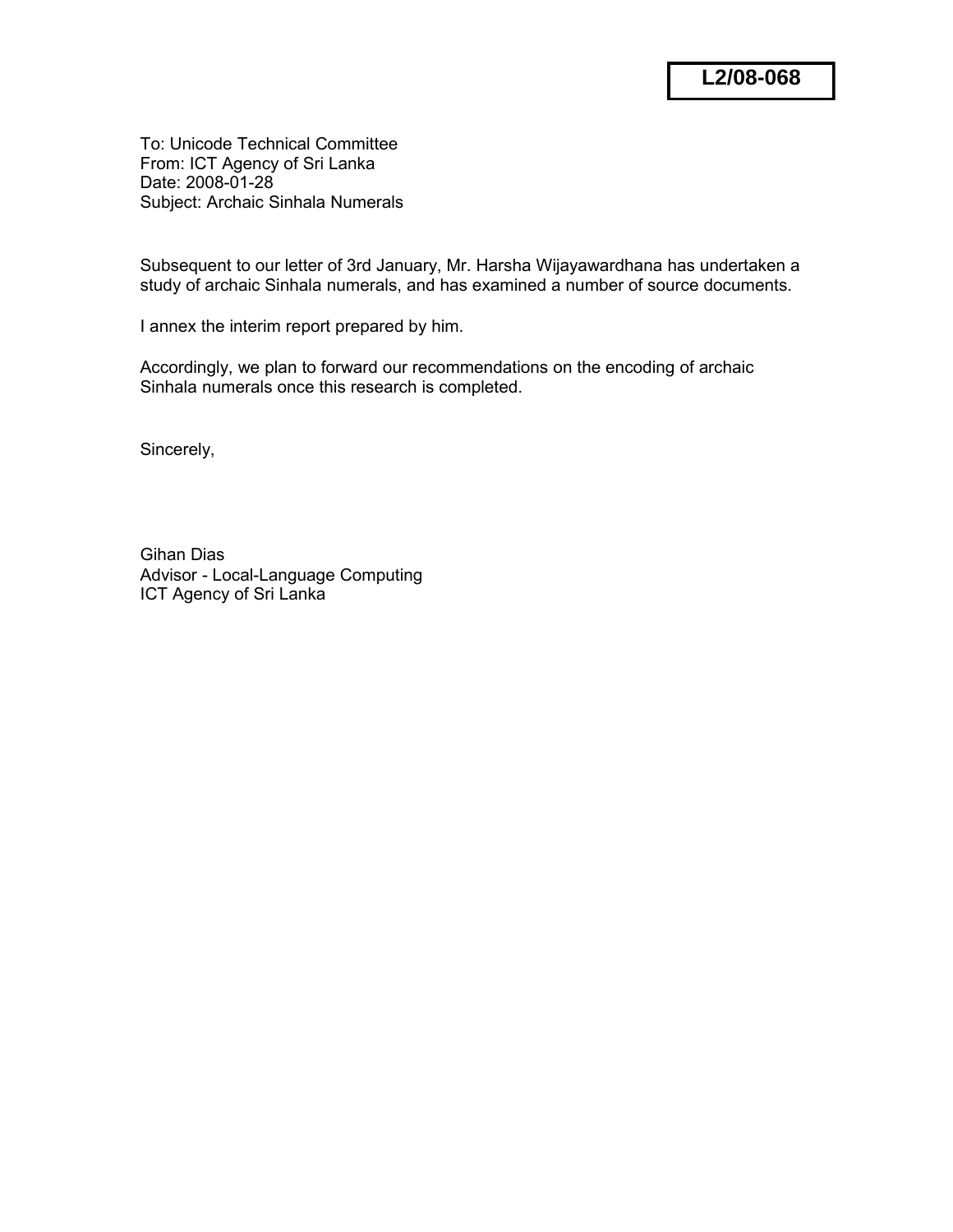## **Archaic Sinhala Numerals**

## Harsha Wijayawardhana *University of Colombo School of Computing (UCSC)*

## **Summary**

Research was carried out into archaic Sinhala numerals. It was found that Sinhala had used a set of numerals which were known as 'lith lakunu' or astrological numbers prior to Arabic-Hindu numerals. Sinhala letters in the alphabet were also used for numbering. Although further research is required for a concrete proposal, the following short paper provides salient points which were discovered up-to-now.

## **Types of Sinhala Numerals**

 Although Brahmi Numerals may been used soon after the arrival of Buddhism, Sinhalaese had developed several unique ways of depicting numbers in their script as the language evolved into modern Sinhala. Dr. Paranvithana and Dr. Abaya Aryiasinha had independently found in their research that Sinhala had used numerals which closely resembled Brahmi numerals in the early days of Sinhala civilization. For evidence for the use of numerals similar to Brahmi, in the early days of Sinhala civilization, rock inscriptions of Dakkina vihara can be given where the late Dr. Paranavithana had discovered 17 slabs on which contained the ancient Sinhala symbols for 3, 4, 5, 6, 7, 8, 9, 40, 50, 70, 100 and 1000 which closely resembled brahmi numerals that were found in ancient India. In many rock inscriptions, Sinhalase writers had written numbers such as dates in words therefore the majority of rock inscriptions are devoid of numerals. As mentioned previously, Sinhala had used different sets of symbols for numbers depending upon the purpose and some instances Sinhala letters were used for depiction of numbers especially for page numbering of Ola.

The results of research into archaic numerical are categorized into four main categories for easy reference:

- 1. According to Abraham Mendis Gunesekera and W. A De Silva, certain archaic numerals were used in Sri Lanka, which did not have a zero nor did have the zero place holder concept. According to Mendis Gunesekera in his internationally famous book, "A Comprehensive Grammar of Sinhalese Language", usage of these numerals ceased in the latter part of 1700 AD and the beginning of 1800 AD. According to W.A. De Silva in his 'Catalogue of Palm leaf manuscripts in the library of Colombo Museum', Volume I', these were called 'Lith Lakunu' or astrological numbers.
- 2. For numbering of Ola leaf pages of certain Ola leaf books, the Sinhala vowel -consonants were used. The majority of Buddhist canonical books which are in Pali